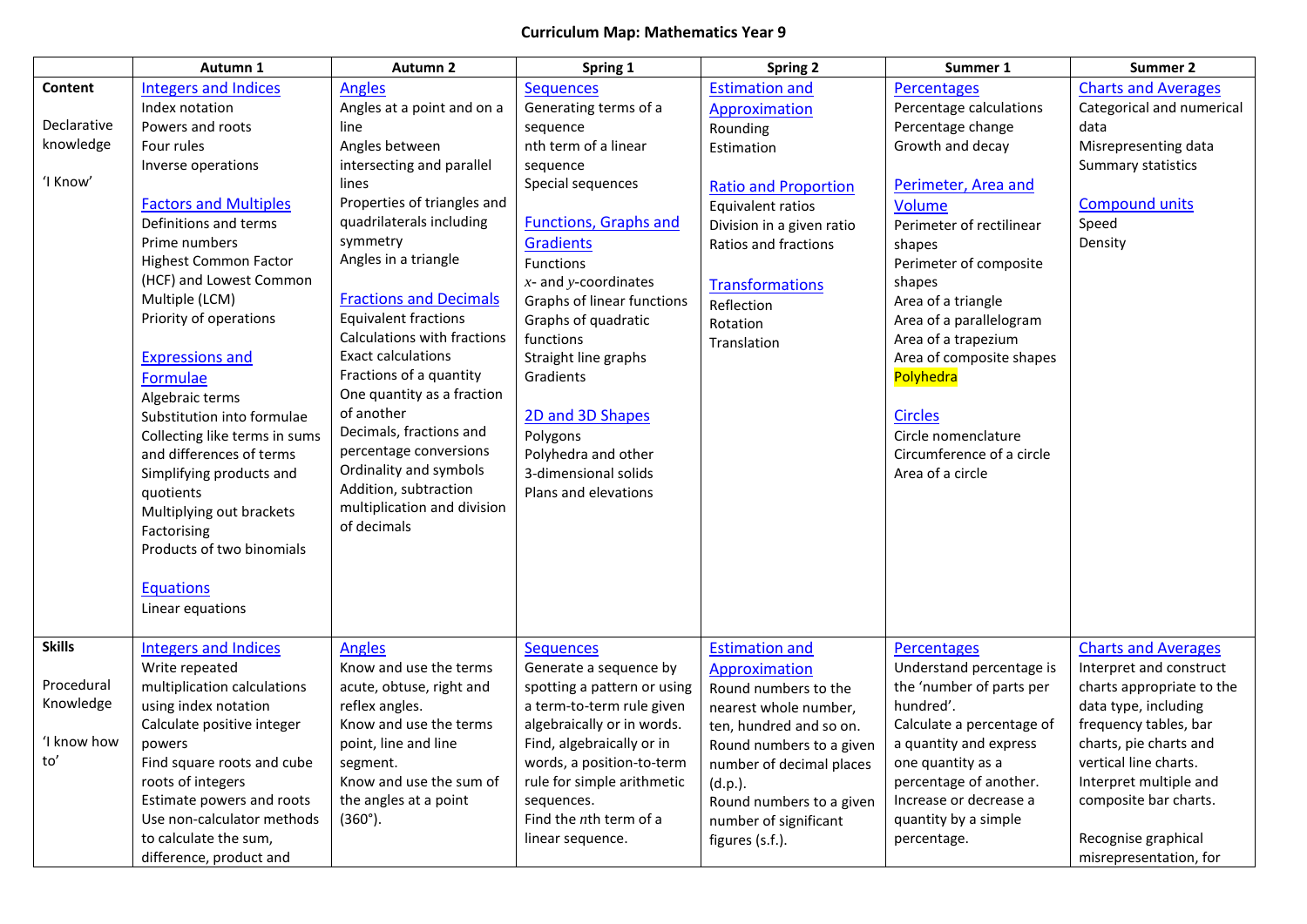| quotient of positive and       | Know and use the sum of       | Recognise sequences of       | Estimate or check,           | Apply decimal multipliers  | instance through incorrect    |
|--------------------------------|-------------------------------|------------------------------|------------------------------|----------------------------|-------------------------------|
| negative whole numbers.        | the angles at a point on a    | triangular, square and       | without a calculator, the    | to solve simple original   | scales or labels.             |
| Understand that addition       | line (180°).                  | cube numbers and simple      | result of a calculation by   | value problems.            | Calculate the mean,           |
| and subtraction,               | Use the standard              | arithmetic progressions.     | using suitable               | Apply decimal multipliers  | mode, median and range        |
| multiplication and division,   | conventions for labelling     | Recognise sequences          | approximations.              | to solve simple interest   | for ungrouped data.           |
| and powers and roots, are      | and referring to the sides    | presented                    |                              | and depreciation           | Find the modal class, and     |
| respective inverse             | and angles of triangles.      | diagrammatically and         | <b>Ratio and Proportion</b>  | problems, including        | calculate estimates of the    |
| operations.                    | Know the basic properties     | tabulate results.            | Find the ratio of            | multiple and partial time  | range, mean and median        |
|                                | of isosceles, equilateral     | Find a position-to-term      | quantities in the form $a:b$ | periods.                   | for grouped data.             |
| <b>Factors and Multiples</b>   | and right-angled triangles.   | rule for simple arithmetic   | and simplify.                | Calculate simple interest. |                               |
| Understand and use the         | Know the basic properties     | sequences algebraically      | Find the ratio of            |                            | <b>Compound units</b>         |
| terms odd, even, prime,        | of the square, rectangle,     | and describe more            | quantities where the parts   | Perimeter, Area and        | Use and convert simple        |
| factor (divisor), multiple,    | parallelogram, trapezium,     | complex sequences in         | are given in different       | Volume                     | compound units (e.g. for      |
| common factor (common          | kite and rhombus.             | words.                       | units.                       | Calculate the perimeter of | speed, rates of pay and       |
| divisor), common multiple,     | Identify reflection and       |                              | Find the ratio of            | rectilinear shapes.        | unit pricing).                |
| square, cube and root.         | rotation symmetries of        | <b>Functions, Graphs and</b> | quantities in the form       | Apply perimeter formulae   | Know and apply standard       |
| Identify prime numbers less    | triangles and                 | <b>Gradients</b>             | 1: n.                        | in calculations involving  | compound measurement          |
| than 20.                       | quadrilaterals.               | Interpret simple             |                              | the perimeter of           | formulae:                     |
| Express a whole number as      | Know and use the sum of       | expressions as functions     | Split a quantity into two    | composite 2D shapes.       | speed = distance $\div$ time, |
| a product of its prime         | the interior angles of a      | with inputs and outputs.     | parts, given the ratio of    |                            | density = mass $\div$ volume  |
| factors.                       | triangle (180°).              |                              | the parts.                   | Know and apply the         |                               |
|                                |                               | Work with $x$ - and $y$ -    | Express the division of a    | formulae for the area of   |                               |
| Find the HCF and LCM of        | <b>Fractions and Decimals</b> | coordinates in all four      | quantity into two parts as   | rectangles, right angled   |                               |
| two whole numbers from         | Express a simple fraction     | quadrants.                   | a ratio.                     | triangles and              |                               |
| their prime factorisations.    | as a terminating decimal      | Use tables of values to      |                              | parallelogram.             |                               |
|                                | or vice versa.                | plot graphs of linear        | Calculate one quantity       | Know and apply the         |                               |
| Know the conventional          |                               | functions.                   | from another, given the      | formula for the area of a  |                               |
| order for performing           | Convert between               | Use tables of values to      | ratio of the two             | triangle.                  |                               |
| calculations involving         | fractions, decimals and       | plot graphs of quadratic     | quantities.                  | Calculate the area of a    |                               |
| brackets, four rules and       | percentages.                  | functions.                   | Interpret a ratio of two     | trapezium.                 |                               |
| powers, roots and              | Understand and use place      |                              | parts as a fraction of a     |                            |                               |
| reciprocals.                   | value in decimals.            | Find and interpret the       | whole.                       | Calculate the surface area |                               |
|                                |                               | gradient and intercept of    |                              | of cuboids and composite   |                               |
| <b>Expressions and</b>         | Order integers, fractions,    | straight lines, graphically  |                              | prisms.                    |                               |
| Formulae                       | decimals and percentages.     | and from using               |                              | Calculate the volume of    |                               |
| Use the concepts and           |                               | $y = mx + c$ .               |                              | cuboids and other right    |                               |
| vocabulary of expressions,     | Add, subtract, multiply       | Understand the               |                              | prisms.                    |                               |
| equations, formulae,           | and decimals without a        | relationship between         |                              |                            |                               |
| inequalities, terms and        | calculator.                   | gradient and ratio.          |                              | Work out missing           |                               |
| factors. Substitute positive   |                               |                              | <b>Transformations</b>       | dimensions of a            |                               |
| numbers into simple            | Divide a decimal by a         | 2D and 3D Shapes             | Reflect a simple shape in a  | polyhedron, given the      |                               |
| expressions and formulae to    | whole number.                 | Know and use the terms       | given mirror line.           | surface area or volume of  |                               |
| find the value of the subject. |                               | for 2D and 3D shapes.        |                              | the polyhedron.            |                               |
|                                |                               |                              |                              |                            |                               |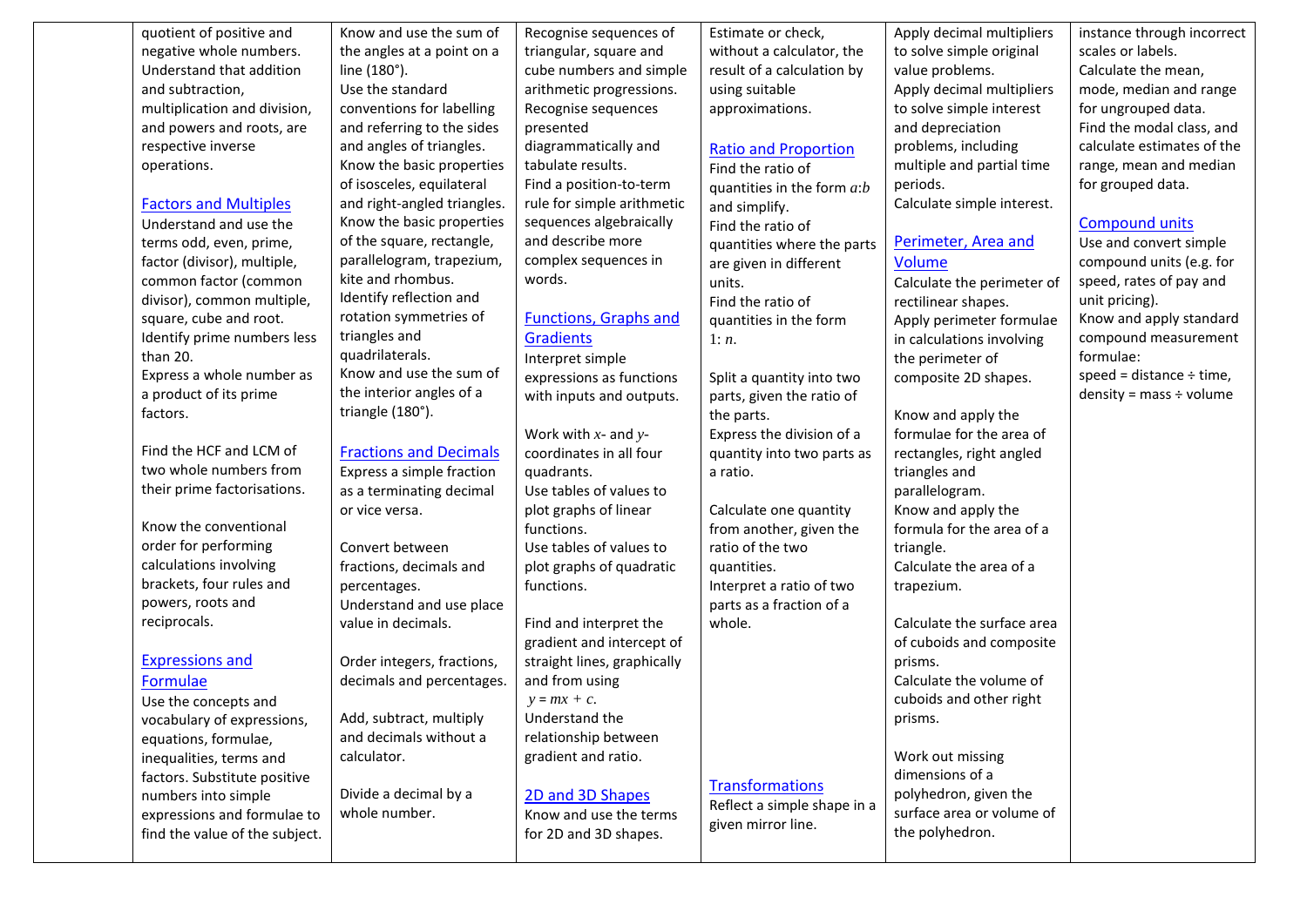|                                                                      | Simplify algebraic<br>expressions by collecting<br>like terms.<br>Simplify algebraic products<br>and quotients.<br>Simplify algebraic<br>expressions by collecting<br>like terms involving indices.<br>Simplify algebraic<br>expressions by multiplying a<br>single term over a bracket.<br>Take out common factors.<br>Expand products of two<br>binomials.<br><b>Equations</b><br>Form linear equations.<br>Solve linear equations.                                                     |                                                                                                                                                                                                                                                                                                                                                                                                                                          | Draw diagrams from<br>written descriptions.<br>Sketch 3D solids on plain<br>paper.<br>On isometric paper<br>represent composite<br>solids composed of cubes.<br>Know and use the terms<br>face, surface, edge, vertex<br>(vertices) and plane.<br>Recognise and know the<br>properties of 3D shapes.<br>Interpret plans and<br>elevations of simple 3D<br>solids.                                                                                                                             | Identify the mirror line<br>from a shape and its<br>image.<br>Rotate a simple shape<br>clockwise or anti-<br>clockwise through a<br>multiple of 90° about a<br>given centre of rotation.<br>Use a column vector to<br>describe a translation of a<br>simple shape.<br>Perform a specified<br>translation.                                               | <b>Circles</b><br>Understand and use the<br>terms centre, radius,<br>chord, diameter and<br>circumference.<br>Know and apply the<br>formula to calculate the<br>circumference of a circle.<br>Know and apply the<br>formula to calculate the<br>area of a circle.<br>Find areas of simple<br>composite shapes<br>involving semicircles or<br>quadrants.                                                                                           |                                                                                                                                                                                                                                                                                                                                                                                                                                                                                               |
|----------------------------------------------------------------------|-------------------------------------------------------------------------------------------------------------------------------------------------------------------------------------------------------------------------------------------------------------------------------------------------------------------------------------------------------------------------------------------------------------------------------------------------------------------------------------------|------------------------------------------------------------------------------------------------------------------------------------------------------------------------------------------------------------------------------------------------------------------------------------------------------------------------------------------------------------------------------------------------------------------------------------------|-----------------------------------------------------------------------------------------------------------------------------------------------------------------------------------------------------------------------------------------------------------------------------------------------------------------------------------------------------------------------------------------------------------------------------------------------------------------------------------------------|---------------------------------------------------------------------------------------------------------------------------------------------------------------------------------------------------------------------------------------------------------------------------------------------------------------------------------------------------------|---------------------------------------------------------------------------------------------------------------------------------------------------------------------------------------------------------------------------------------------------------------------------------------------------------------------------------------------------------------------------------------------------------------------------------------------------|-----------------------------------------------------------------------------------------------------------------------------------------------------------------------------------------------------------------------------------------------------------------------------------------------------------------------------------------------------------------------------------------------------------------------------------------------------------------------------------------------|
| <b>Strategies</b><br>Conditional<br>Knowledge<br>'I know<br>when to' | <b>Integers and Indices</b><br>Use inverse operations to<br>simplify and check<br>calculations, for example in<br>reversing arithmetic in 'I'm<br>thinking of a number' or<br>'missing digit' problems.<br>e.g. 223 - 98<br>$= 223 + 2 - 100$<br>$= 125$<br>or 25 x 12<br>$= 50 \times 6$<br>$= 100 \times 3.$<br><b>Factors and Multiples</b><br>Understand that each whole<br>number can be expressed as<br>a product of prime factors in<br>only one way.<br>Use a different method to | <b>Angles</b><br>Derive the fact that the<br>sum of the interior angles<br>of a triangle is 180°.<br>Use and select angle<br>properties to calculate<br>unknown angles.<br><b>Fractions and Decimals</b><br>Understand the difference<br>between mathematical<br>equivalence as opposed to<br>full simplification.<br>Investigate whether a<br>fraction will give a<br>terminating or a recurring<br>decimal.<br>Solve problems set in a | <b>Sequences</b><br>Study sequences from a<br>range of real-life contexts,<br>representing solutions in<br>words, pictorially,<br>graphically and<br>algebraically.<br><b>Functions, Graphs and</b><br><b>Gradients</b><br>Find and interpret the<br>gradient and intercept of<br>straight lines using<br>$y = mx + c$ for more<br>complex linear equations.<br>2D and 3D Shapes<br>Make and use<br>connections between<br>different parts of<br>mathematics, e.g.<br>calculating the surface | <b>Estimation and</b><br>Approximation<br>Make and use<br>connections between<br>different parts of<br>mathematics, e.g.<br>rounding measurements<br>when estimating areas<br><b>Ratio and Proportion</b><br>Solve ratio and proportion<br>problems.<br>Understand the<br>relationship between ratio<br>and linear functions.<br><b>Transformations</b> | Percentages<br>Evaluate which method is<br>most efficient when<br>calculating percentage<br>increase or decrease.<br>Translate non-<br>mathematical contexts<br>into a process or a series<br>of mathematical<br>processes, e.g. comparing<br>the performance of<br>different savings<br>accounts.<br>Solve percentage<br>problems in a range of<br>contexts, including<br>graphical or pictorial<br>form.<br>Make and use<br>connections between | <b>Charts and Averages</b><br>Understand why there are<br>estimates of the range,<br>mean and median for<br>grouped data.<br>Use statistics to make<br>simple comparisons or<br>describe population<br>characteristics.<br>Compare data sets using<br>'like for like' summary<br>values.<br>Understand the<br>advantages and<br>disadvantages of<br>summary values.<br>Use summary statistics to<br>make deductions and<br>comparisons about<br>different data sets.<br><b>Compound units</b> |
|                                                                      | achieve a given answer and<br>critically evaluate which is                                                                                                                                                                                                                                                                                                                                                                                                                                | range of contexts using                                                                                                                                                                                                                                                                                                                                                                                                                  | area and volume of<br>different cuboids and                                                                                                                                                                                                                                                                                                                                                                                                                                                   |                                                                                                                                                                                                                                                                                                                                                         |                                                                                                                                                                                                                                                                                                                                                                                                                                                   | Perform calculations<br>involving speed and                                                                                                                                                                                                                                                                                                                                                                                                                                                   |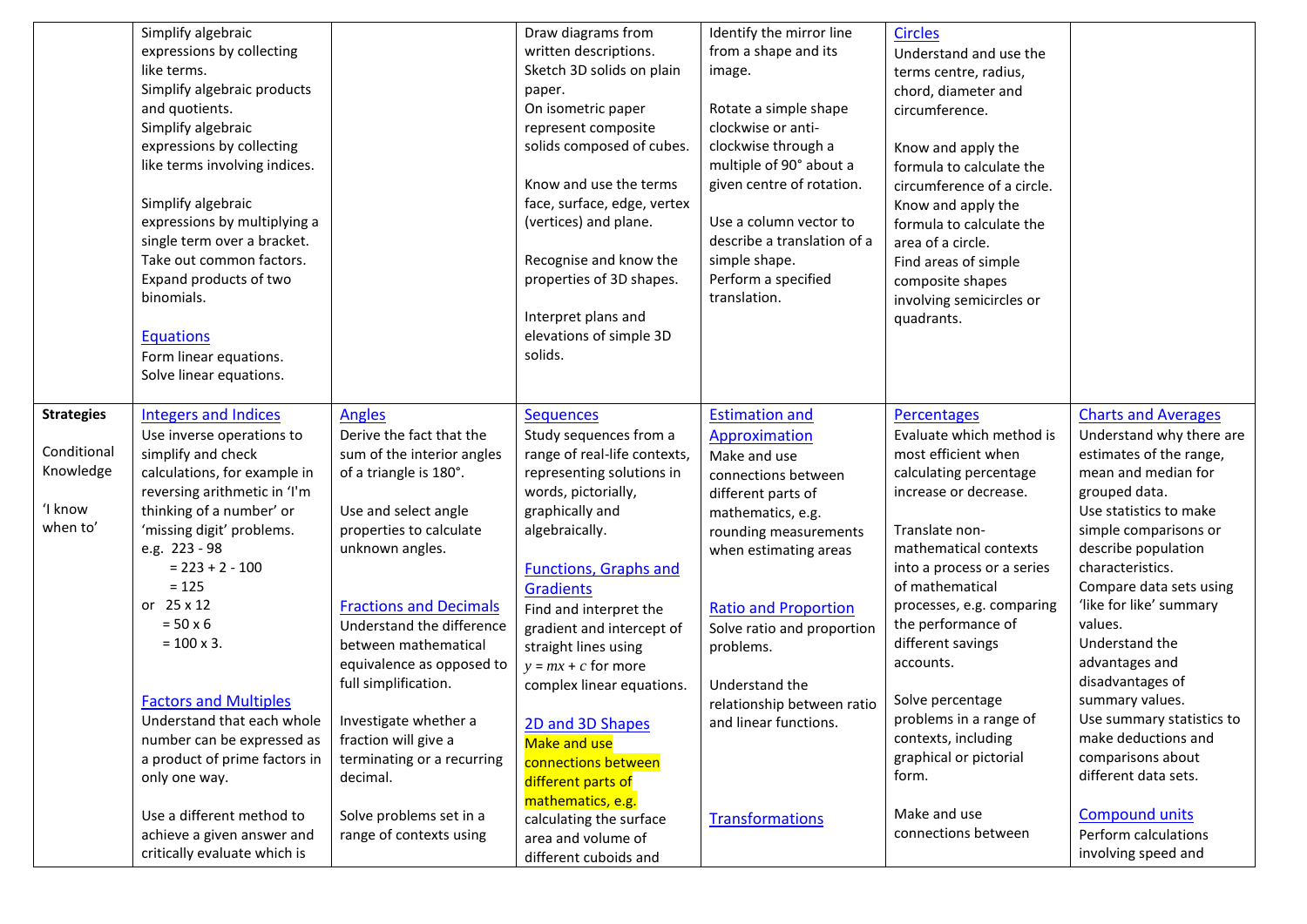|                  | the most suitable method<br>for a given problem, e.g.<br>using prime factor<br>decomposition.<br><b>Expressions and</b><br>Formulae<br>Understand the difference<br>between mathematical<br>equivalence as opposed to<br>full simplification or<br>factorisation                     | the appropriate<br>operations.                                                                                                                                                                                                                      | other simple compound<br>solids.                                                                                                                                                                                                                                                                                                                                                                                                           | Explore the link between<br>transformations and<br>congruency.<br>Determine whether pairs<br>of shapes could be<br>transformations of each<br>other by considering<br>lengths, angles and areas.<br>Construct clear<br>mathematical deductions<br>about transforming an<br>image back to its original<br>object position.<br>Describe how to<br>transform a simple shape<br>to produce a tessellation.<br>Make and use<br>connections between<br>transformations and<br>symmetry.<br>Make and use<br>connections between<br>transformations and<br>equations of horizontal | percentages and fractions,<br>ratios or proportions.<br>Perimeter, Area and<br><b>Volume</b><br>Apply area formulae in<br>calculations involving the<br>area of composite 2D<br>shapes.<br>Make and use<br>connections between<br>surface area and nets and<br>between volume and<br>isometric 2D<br>representations.<br><b>Circles</b><br>Use inverse operations to<br>find any unknown in circle<br>calculations.<br>Solve area and volume<br>problems from a range of<br>contexts.<br>Round answers to the<br>appropriate degree of<br>accuracy. | density in problem solving<br>contexts.                                                                                                                                                                                                                                                                         |
|------------------|--------------------------------------------------------------------------------------------------------------------------------------------------------------------------------------------------------------------------------------------------------------------------------------|-----------------------------------------------------------------------------------------------------------------------------------------------------------------------------------------------------------------------------------------------------|--------------------------------------------------------------------------------------------------------------------------------------------------------------------------------------------------------------------------------------------------------------------------------------------------------------------------------------------------------------------------------------------------------------------------------------------|----------------------------------------------------------------------------------------------------------------------------------------------------------------------------------------------------------------------------------------------------------------------------------------------------------------------------------------------------------------------------------------------------------------------------------------------------------------------------------------------------------------------------------------------------------------------------|-----------------------------------------------------------------------------------------------------------------------------------------------------------------------------------------------------------------------------------------------------------------------------------------------------------------------------------------------------------------------------------------------------------------------------------------------------------------------------------------------------------------------------------------------------|-----------------------------------------------------------------------------------------------------------------------------------------------------------------------------------------------------------------------------------------------------------------------------------------------------------------|
|                  |                                                                                                                                                                                                                                                                                      |                                                                                                                                                                                                                                                     |                                                                                                                                                                                                                                                                                                                                                                                                                                            | and vertical lines.                                                                                                                                                                                                                                                                                                                                                                                                                                                                                                                                                        |                                                                                                                                                                                                                                                                                                                                                                                                                                                                                                                                                     |                                                                                                                                                                                                                                                                                                                 |
| Key<br>Questions | 1) Evaluate $7 + 8 \div 4$ .<br>2) Expand and simplify<br>$5(y-2) + 2(y-3)$<br>3) Factorise $6 + 9x$<br>4) Solve $7x + 18 = 74$<br>5) Solve $7p + 2 = 5p + 8$<br>6) I think of a number and<br>multiply it by 3. I then add 5.<br>The result is 29. What was<br>the original number? | 1) Work out the size of<br>the angle marked $x$ .<br>Give reasons for your<br>answer.<br>$\mathop{\mathrm{Diagram}}\nolimits\mathop{\mathrm{NOT}}$<br>2) Complete the table<br>below:<br>Decimal<br>Percentage<br><b>Fraction</b><br>$0.8\,$<br>30% | 1) (a) Complete the table<br>of values for $y = 2x + 4$ .<br>$\begin{array}{ c c c }\n\hline\n-4 & 0 \\ \hline\n\end{array}$<br>$\begin{array}{c c}\n2 & 3 \\ \hline\n10\n\end{array}$<br>$\mathbf{1}$<br>(b) On the grid, draw the<br>graph of $y = 2x + 4$ for<br>values of x from -1 to 3.<br>$\mathbb{T}^{12}$<br><u> 1999 - 1999 - 1999 - 1999 - 1999 - 1999 - 1999 - 1999 - 1999 - 1999 - 1999 - 1999 - 1999 - 1999 - 1999 - 199</u> | 1) Estimate the value of<br>$702.1 + 299.3$<br>$1.9 \times 5.1$<br>2) Simplify the ratio<br>12:32.<br>3) Ed has 30 sweets. The<br>ratio of red to yellow<br>sweets is 2:3.<br>a) How many yellow<br>sweets does Ed have?<br>b) What fraction of the<br>sweets are red?                                                                                                                                                                                                                                                                                                     | 1) Increase 360 by 15%.<br>2) Decrease 244 by 7%.<br>Give your answer to one<br>decimal place.<br>3) Calculate the area of<br>the trapezium below:<br>Not to scale<br><b>9cm</b><br>$\frac{1}{2}$ 4cm<br>15cm                                                                                                                                                                                                                                                                                                                                       | 1) Thirty students were<br>asked how many cats they<br>owned. The results are<br>shown in the table.<br>Number of children<br>Number of cats<br>$\mathbf 0$<br>6<br>13<br>$\overline{7}$<br>$\overline{2}$<br>3<br>$\mathbf{3}$<br>$\overline{4}$<br>Calculate the mean<br>number of cats owned per<br>student. |